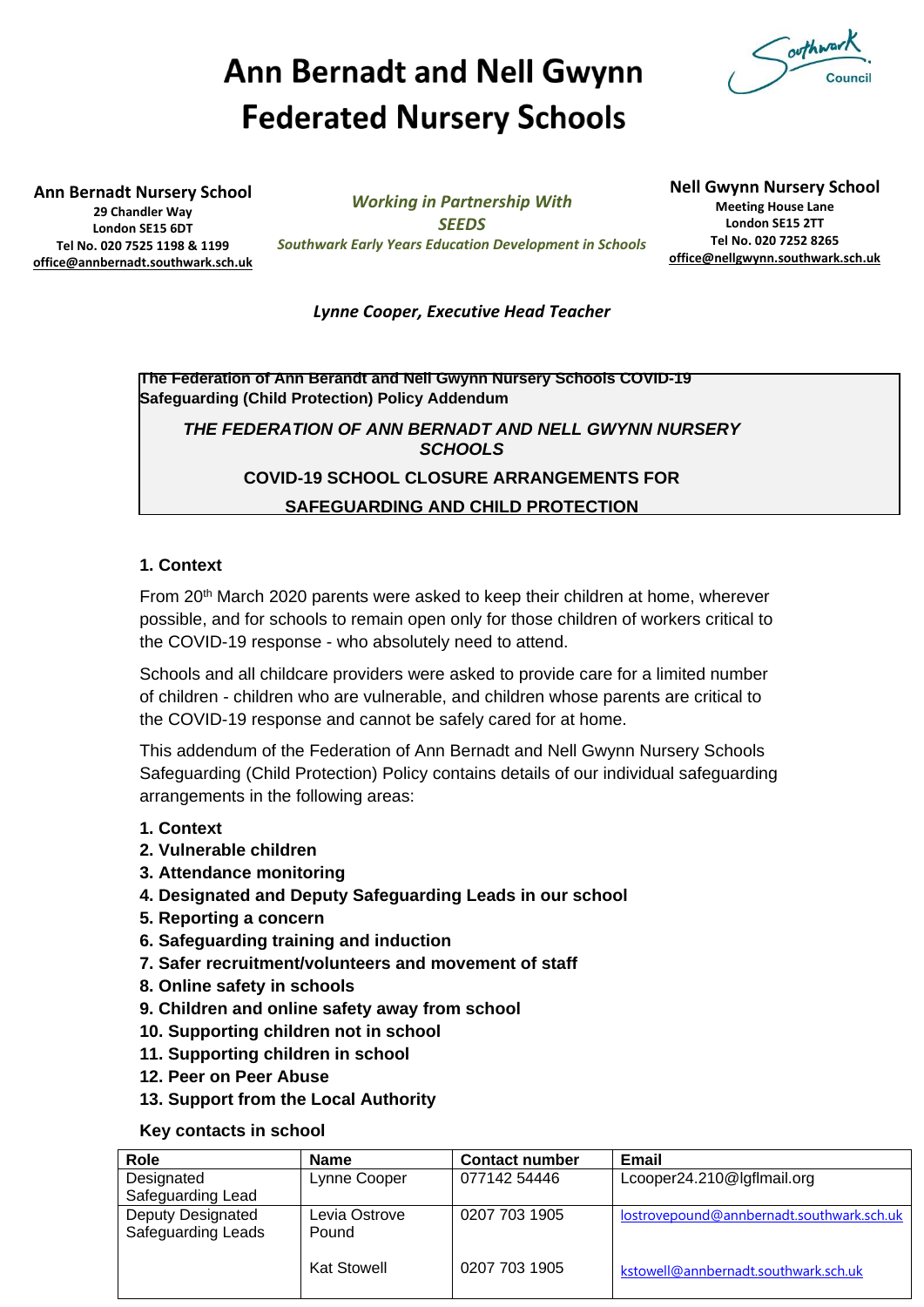|                           | Sam Halls     | 0207 703 1905 | shalls@nellgwynn.southwark.sch.uk      |
|---------------------------|---------------|---------------|----------------------------------------|
|                           | Ade Babatunde | 0207 703 1905 | ababatunde@annbernadt.southwark.sch.uk |
|                           | Kay Walsh     | 0207 703 1905 | kwalsh@nellgwynn.southwark.sch.uk      |
| Headteacher               | Lynne Cooper  | 077142 54446  | Lcooper24.210@lgflmail.org             |
| <b>Chair of Governors</b> | Barry Joseph  | 0207 708 5191 | barryjoseph@barringtonjay.co.uk        |

# **Vulnerable children**

Vulnerable children include those who have a social worker and those children and young people up to the age of 25 with education, health and care (EHC) plans. Further information on vulnerable children can be found in Government's [guidance](https://www.gov.uk/government/publications/coronavirus-covid-19-guidance-on-vulnerable-children-and-young-people/coronavirus-covid-19-guidance-on-vulnerable-children-and-young-people)  [on vulnerable children and young people.](https://www.gov.uk/government/publications/coronavirus-covid-19-guidance-on-vulnerable-children-and-young-people/coronavirus-covid-19-guidance-on-vulnerable-children-and-young-people)

Those who have a social worker include children who have a Child Protection Plan and those who are looked after by the Local Authority. A child may also be deemed to be vulnerable if they have been assessed as being in need or otherwise meet the definition in section 17 of the Children Act 1989.

Those with an EHC plan will be risk-assessed in consultation with the Local Authority and parents, to decide whether they need to continue to be offered a school or college place in order to meet their needs, or whether they can safely have their needs met at home. This could include, if necessary, carers, therapists or clinicians visiting the home to provide any essential services. Many children and young people with EHC plans can safely remain at home.

Eligibility for free school meals in and of itself should not be the determining factor in assessing vulnerability.

Senior leaders, especially the Designated and Deputy Designated Safeguarding Leads know who our most vulnerable children are. They have the flexibility to offer a place to those on the edge of receiving children's social care support.

The Federation of Ann Bernadt and Nell Gwynn Nursery Schools will continue to work with and support children's social workers to help protect vulnerable children. This includes working with and supporting children's social workers and the local authority virtual school head (VSH) for looked-after and previously looked-after children. The lead person for this in school will be: Levia Ostrove Pound

Each vulnerable child will be allocated to a member of the DSL team. In the absence of the allocated member of the DSL team, responsibility for contacting vulnerable pupils may be re-allocated to another DSL, escalated to the HT or a member of SLT, or delegated to the class teacher (under SLT/HT guidance).

DSLs will make phone contact with each allocated child on a regular basis to check their safety and wellbeing by speaking to child not just parent.

DSLs will record summary of conversation on online data system or an electronic version of school concern form which is then circulated to DSL team via email. Any unsuccessful contacts, as well as those that did take place will also be recorded. Any urgent safeguarding concerns will be escalated immediately, for example, through consultation with the Southwark Multi Agency Safeguarding Hub [\(MASH\)](https://www.southwark.gov.uk/childcare-and-parenting/children-s-social-care/child-protection/multi-agency-safeguarding-hub-mash) duty (or its equivalent in another LA if the child resides in a different LA) and/or the police immediately.

There is an expectation that vulnerable children who have a social worker will attend an education setting, so long as they do not have underlying health conditions that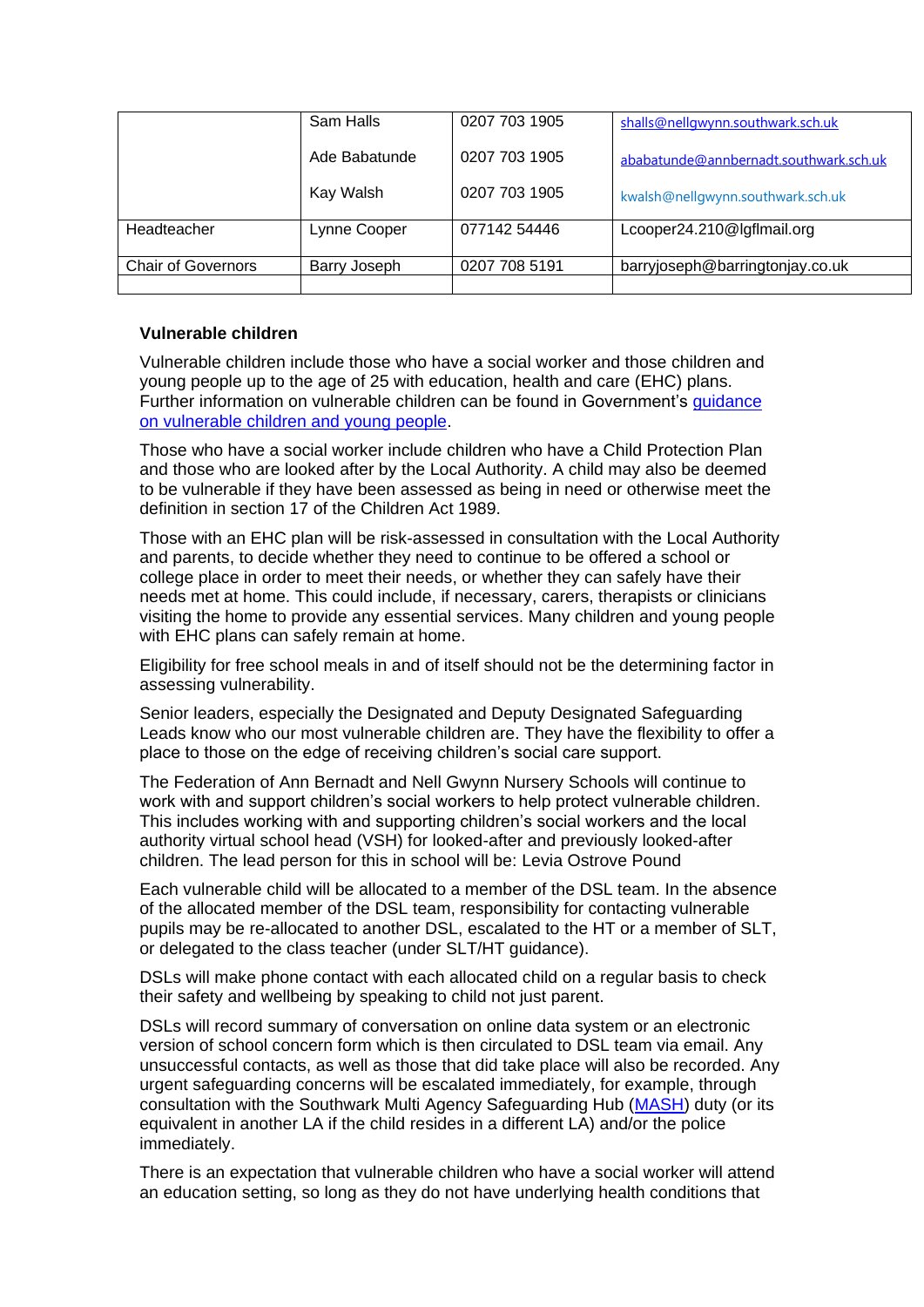put them at risk. In circumstances where a parent does not want to bring their child to an education setting, and their child is considered vulnerable, the social worker and the Federation of Ann Bernadt and Nell Gwynn Nursery Schools will explore the reasons for this directly with the parent.

Where parents are concerned about the risk of the child contracting COVID19, the Federation of Ann Bernadt and Nell Gwynn Nursery Schools or the social worker will talk through these anxieties with the parent/carer following the advice set out by Public Health England.

We will encourage our vulnerable children and young people to attend a school, including remotely if needed.

## **Attendance monitoring**

Local authorities and education settings do not need to complete their usual day-today attendance processes to follow up on non-attendance.

the Federation of Ann Bernadt and Nell Gwynn Nursery Schools and social workers will agree with parents/carers whether children in need should be attending school – we will then follow up on any pupil that was expected to attend, who does not. We will also follow up with any parent or carer who has arranged care for their child(ren) and the child(ren) subsequently do not attend.

HOW WILL THIS LOOK IN OUR SCHOOL?

To support the above, we will, when communicating with parents and carers, confirm emergency contact numbers are correct and ask for any additional emergency contact numbers where they are available. In all circumstances where a vulnerable child does not take up their place at school, or discontinues, we will notify their social worker.

## **Designated and Deputy Designated Safeguarding Leads in our school**

The Designated Safeguarding Lead (DSL) is:

The Deputy Designated Safeguarding Leads (DDSL) are:

The optimal scenario is to have a trained DSL or DDSL available on site. Where this is not the case, a trained DSL or DDSL will be available to be contacted via phone or online video - for example when working from home.

Where a trained DSL or DDSL is not on site, in addition to the above, a senior leader will assume responsibility for co-ordinating safeguarding on site.

This might include updating and managing access to school's safeguarding data/information and liaising with the offsite DSL/DDSL and as required liaising with children's social workers where they require access to children in need and/or to carry out statutory assessments at the school.

It is important that all our staff and volunteers have access to a trained DSL or DDSL. On each day staff on site will be made aware of who that person is and how to speak to them.

The DSL and DDSLs will continue to engage with social workers and attend all multiagency meetings, which can be done remotely.

## **Reporting a concern**

Where members of staff have a concern about a child, they should continue to follow the process outlined in our school's Safeguarding (Child Protection) Policy and share the concern with DSL or DDSL via email. Staff members are reminded of the need to report any concern immediately and without delay.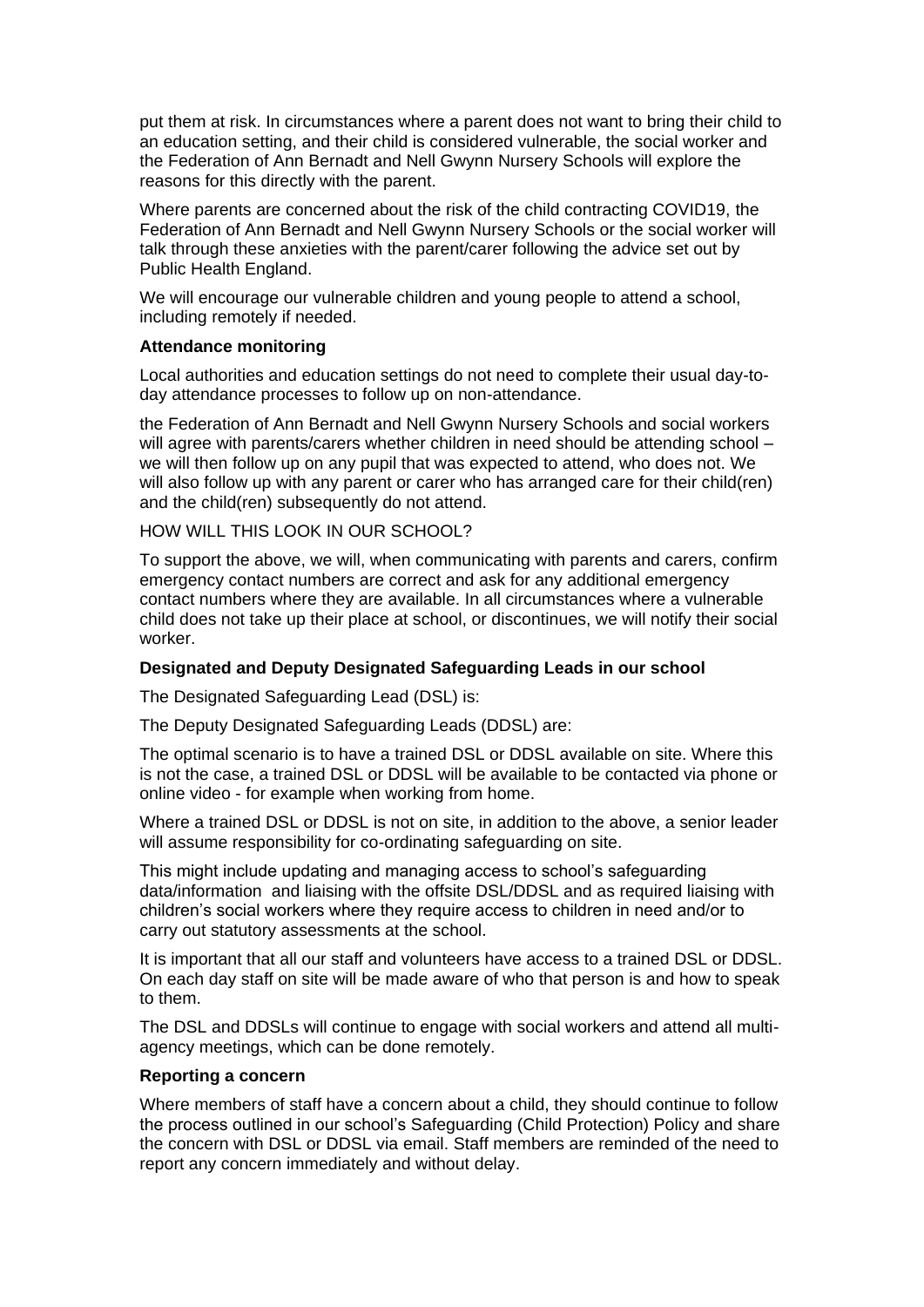Where staff members are concerned about an adult working with children in the school, they should report the concern to the headteacher. If there is a requirement to make a notification to the headteacher whilst away from school, this should be done by email.

Concerns around the Headteacher should be directed to the Chair of Governors: Barry Joseph Tel 0207 708 5191 barryjoseph@barringtonjay.co.uk

## **Safeguarding training and induction**

.

DSL training is very unlikely to take place whilst there remains a threat of the COVID 19 virus. For the period COVID-19 measures are in place, a DSL or DDSL who has been trained will continue to be classed as a trained DSL or DDSL even if they miss their refresher training.

All existing school staff have had safeguarding training and have read part 1 of [Keeping children safe in education \(KCSIE\)](https://www.gov.uk/government/publications/keeping-children-safe-in-education--2) (2019). The DSL will communicate with staff any new local arrangements so that they know what to do if they are worried about a child.

Where new members of staff are recruited, or new volunteers enter The Federation of Ann Bernadt and Nell Gwynn Nursery Schools, they will continue to be provided with a safeguarding induction.

If staff are deployed from another education or children's workforce setting to our school, we will take into account the DfE supplementary guidance on safeguarding children during the COVID-19 pandemic and will accept portability as long as the current employer confirms in writing that:-

• the individual has been subject to an enhanced DBS and children's barred list check

- there are no known concerns about the individual's suitability to work with children
- there is no ongoing disciplinary investigation relating to that individual

Upon arrival, they will be given a copy of the receiving setting's Safeguarding (Child Protection) Policy, confirmation of local processes and confirmation of DSL arrangements.

## **Safer recruitment/volunteers and movement of staff**

It remains essential that people who are unsuitable are not allowed to enter the children's workforce or gain access to children. When recruiting new staff, The Federation of Ann Berandt and Nell Gwynn Nursery Schools will continue to follow the relevant safer recruitment processes for their setting, including, as appropriate, relevant sections in part 3 of [Keeping children safe in education \(KCSIE\).](https://www.gov.uk/government/publications/keeping-children-safe-in-education--2)

In response to COVID-19, the Disclosure and Barring Service (DBS) has made changes to its [guidance on standard and enhanced DBS ID checking](https://www.gov.uk/government/news/covid-19-changes-to-standard-and-enhanced-id-checking-guidelines) to minimise the need for face-to-face contact.

Where we are utilising volunteers, we will continue to follow the checking and risk assessment process as set out in paragraphs 167 to 172 of KCSIE. Under no circumstances will a volunteer who has not been checked be left unsupervised or allowed to work in regulated activity.

We will continue to follow the legal duty to refer to the DBS anyone who has harmed or poses a risk of harm to a child or vulnerable adult. Full details can be found at paragraph 163 of KCSIE.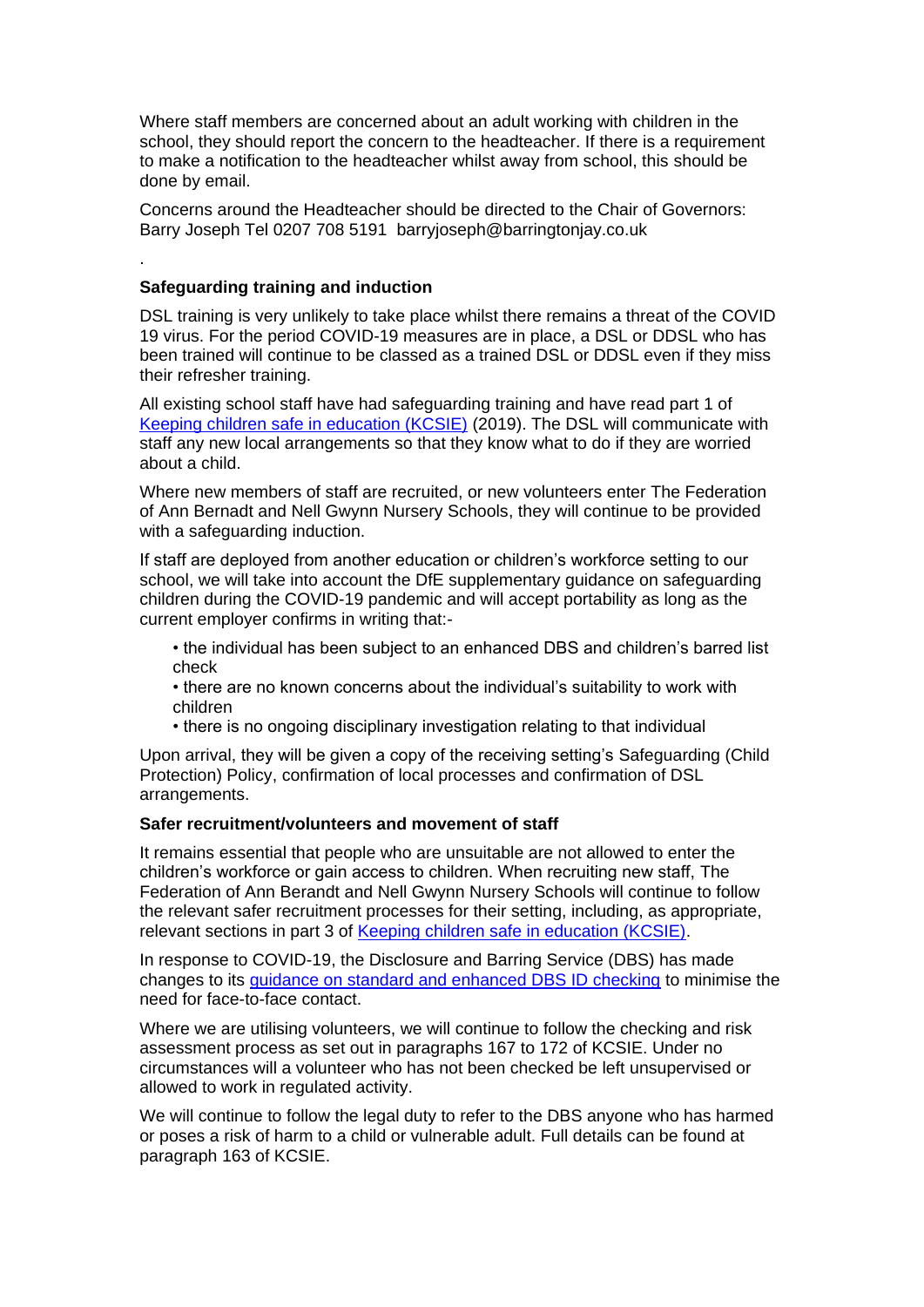We will continue to consider and make referrals to the Teaching Regulation Agency (TRA) as per paragraph 166 of KCSIE and the TRA's ['Teacher misconduct advice for](https://www.gov.uk/guidance/teacher-misconduct-referring-a-case)  [making a referral'](https://www.gov.uk/guidance/teacher-misconduct-referring-a-case). During the COVID-19 period all referrals will be made by emailing [Misconduct.Teacher@education.gov.uk.](mailto:Misconduct.Teacher@education.gov.uk)

Whilst acknowledging the challenge of the current National emergency, it is essential from a safeguarding perspective that any school is aware, on any given day, which staff/volunteers will be in the school or college, and that appropriate checks have been carried out, especially for anyone engaging in regulated activity. As such, we will continue to keep the single central record (SCR) up to date as outlined in paragraphs 148 to 156 in KCSIE.

# **Online safety in schools**

We will continue to provide a safe environment for our pupils, including online. This includes the use of an online filtering system. Where pupils are using computers in school, appropriate supervision will be in place.

# **Children and online safety away from school**

It is important that all staff members who interact with children, including online, continue to look out for signs a child may be at risk. Any such concerns should be dealt with as per our Safeguarding (Child Protection) Policy and where appropriate referrals should still be made to Southwark [MASH](https://www.southwark.gov.uk/childcare-and-parenting/children-s-social-care/child-protection/multi-agency-safeguarding-hub-mash) (or its equivalent in another LA if the child resides in a different LA) and/or the police immediately.

Online teaching should follow the same principles as set out in our school's code of conduct. We will ensure any use of online learning tools and systems is in line with privacy and data protection/GDPR requirements.

Below are some things to consider when delivering virtual lessons, especially where webcams are involved:

- No one to one sessions, teach in groups only
- Teachers should be in a neutral area where nothing personal or inappropriate can be seen or heard in the background.
- Staff and children must wear suitable clothing, as should anyone else in the household.
- Any computers used should be in appropriate areas, for example, not in bedrooms; and where possible be against a neutral background.
- The live class should be recorded and backed up elsewhere, so that if any issues were to arise, the video can be reviewed.
- Live classes should be kept to a reasonable length of time, or the streaming may prevent the family 'getting on' with their day
- Language must be professional and appropriate, including any family members in the background
- Schools should risk assess the use of live learning using webcams
- Data Controllers need to reassure themselves that any teaching/learning software and/or platforms are suitable for the age groups and raise no privacy issues; or use cases against the providers terms and conditions (for example, no business use of consumer products).

## **Supporting children not in school**

The Federation of Ann Bernadt and Nell Gwynn Nursery Schools is committed to ensuring the safety and wellbeing of all its children and young people. Where the DSL has identified a child to be on the edge of social care support, or who would normally receive pastoral-type support in school, we will ensure that a robust communication plan is in place for that child or young person. Details of this plan will be recorded appropriately as will a record of contact.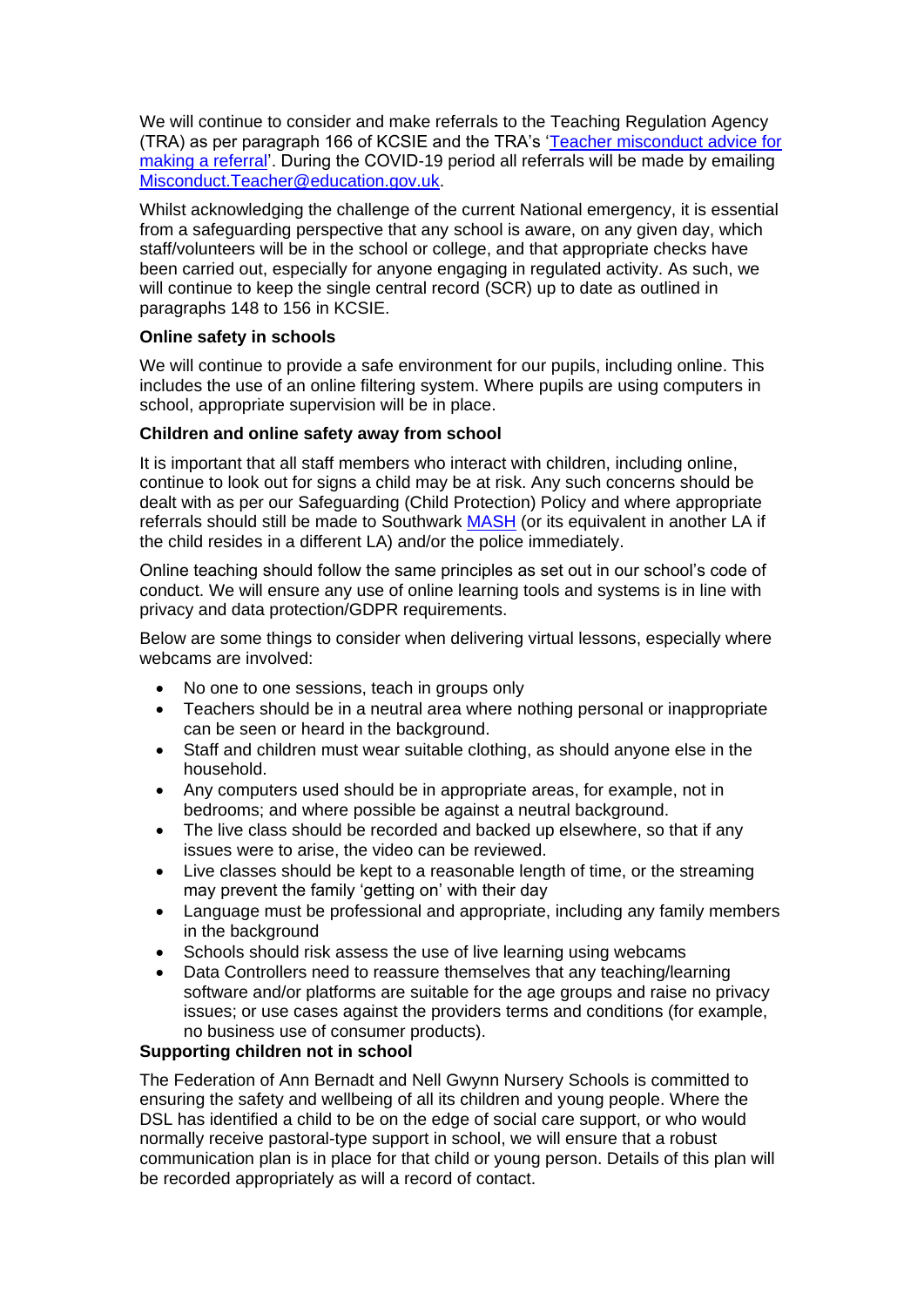The communication plans can include; remote contact, phone contact, door-step visits. Other individualised contact methods will be considered and recorded.

The Federation of Ann Bernadt and Nell Gwynn Nursery Schools and our DSL will work closely with all stakeholders to maximise the effectiveness of any communication plan. This plan will be reviewed regularly (at least once a fortnight) and where concerns arise, the DSL will consider any referrals as appropriate.

The school will share safeguarding messages on its website and social media pages.

We recognise that school is a protective factor for children and young people and the current circumstances can affect the mental health of pupils and their parents/carers. Teachers at our school need to be aware of this in setting expectations of pupils' work where they are at home.

We will ensure that, where we care for children of critical workers and vulnerable children on site, the appropriate support is in place for them. This will be bespoke to each child and will be recorded appropriately.

## **Supporting children in school**

The Federation of Ann Bernadt and Nell Gwynn Nursery Schools is committed to ensuring the safety and wellbeing of all its pupils. We will continue to be a safe space for all children to attend and flourish. The Headteacher will ensure that appropriate staff are on site and staff to pupil ratio numbers are appropriate, to maximise safety. We will refer to the Government guidance for education and childcare settings on [how to implement social distancing](https://www.gov.uk/government/publications/coronavirus-covid-19-implementing-social-distancing-in-education-and-childcare-settings) and continue to follow the advice from Public Health England on handwashing and other measures to limit the risk of spread of COVID19. We will ensure that, where we care for children of critical workers and vulnerable children on site, the appropriate support is in place for them. This will be bespoke to each child and recorded appropriately.

## **Peer on Peer Abuse**

The Federation of Ann Bernadt and Nell Gwynn Nursery Schools recognises that during the closure a revised process may be required for managing any report of such abuse and supporting victims. Where we receive a report of peer on peer abuse, we will follow the principles as set out in part 5 of KCSIE and those outlined within our Safeguarding (Child Protection) Policy.

The school will listen and work with the young person, parents/carers and any relevant multiagency partner to ensure the safety and security of that young person. Concerns and actions will be recorded appropriately and appropriate referrals will be made.

# **Support from the Local Authority**

The LADO: Eva Simcock 020 7525 0689

Duty telephone number for enquiries/referrals when LADO is unavailable: 020 7525 3297

The LA's Strategic Lead Officer for safeguarding in education services: the Director of Education Nina Dohel 020 7525 3252

The LA's Schools Safeguarding Coordinator: Apo ÇAĞIRICI 020 7525 2715

Southwark MASH Duty: 020 7525 1921

Southwark Family Early Help Service Duty: 0207 525 1922

We also note the attached list of suggestions from Southwark LA about the arrangements for identification of, and planning for, vulnerable pupils during school closure: